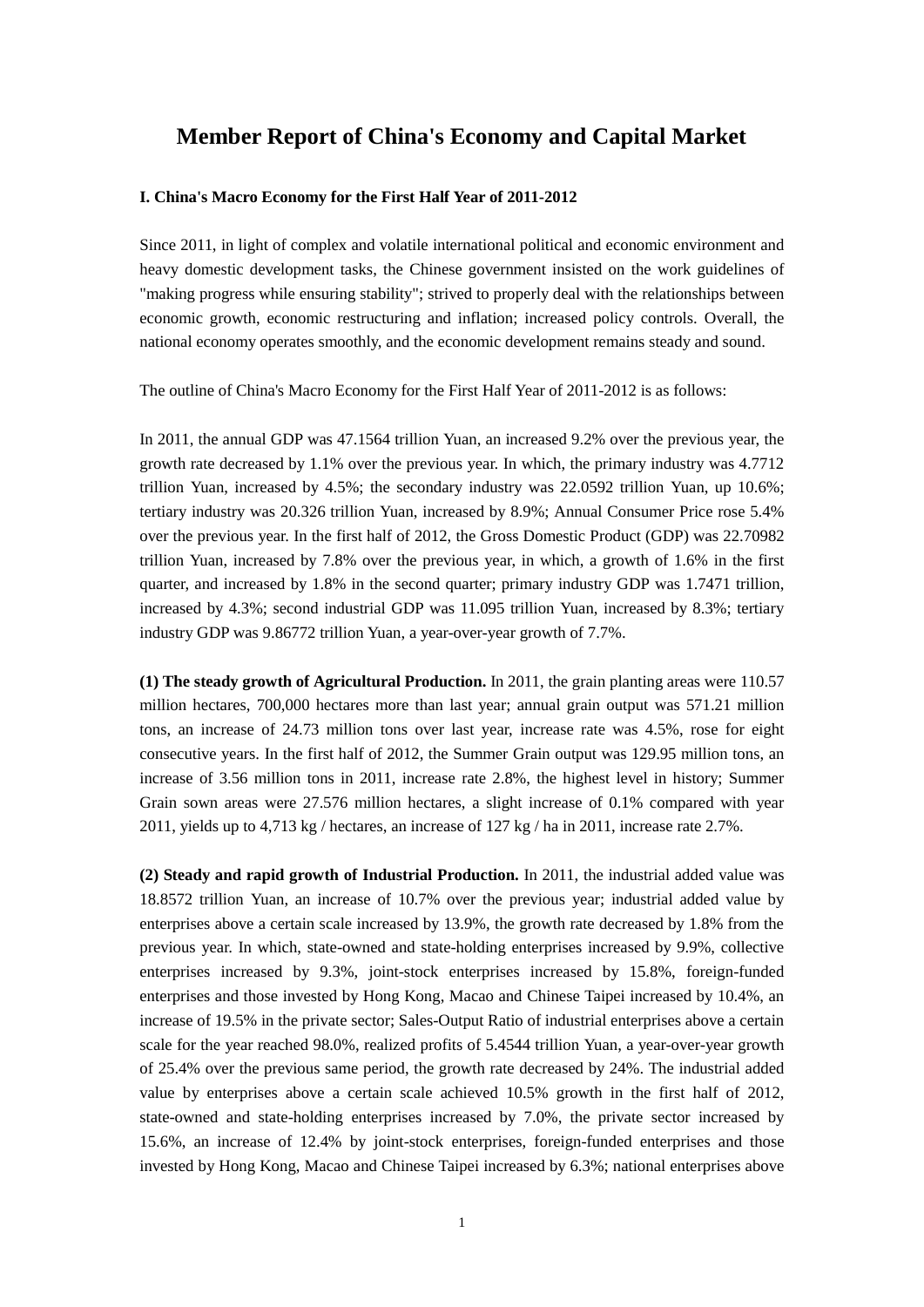a certain scale realized main business income of 42.6 trillion Yuan, a year-over-year growth of 11.3%, realized profits of 2.3117 trillion Yuan, a year-over-year decline of 2.2%.

**(3) Fixed Assets Investment maintaining high levels of growth.** In 2011, the total fixed asset investment was 31.1022 trillion Yuan, an increase of 23.6% over the previous year; after deducting price factors, the actual growth rate was 15.9%. Urban fixed asset investment 30.1933 trillion Yuan, an increase of 23.8%; rural fixed assets investment was 908.9 billion Yuan, an increase of 15.3%. In urban fixed asset investment, the primary industry investment was 679.2 billion Yuan, a year-over-year growth of 25.0%; second industrial investment was 13.2263 trillion Yuan, an increase of 27.3%; tertiary industry investment was 16.2877 trillion Yuan, an increase of 21.1%. The annual development investment in Real Estate was 6.174 trillion Yuan, an increase of 27.9% over the previous year. In the first half of 2012, the country's investment in fixed assets (excluding rural households) was 15.071 trillion Yuan, a year-over-year growth of 20.4%; after deducting price factors, the actual growth of 18.0%. Investment in the primary industry was 365.4 billion Yuan, a year-over-year growth of 28.6%; investment in the secondary industry was 6.7768 trillion Yuan, increased by 23.7%; tertiary industry was 7.9288 trillion Yuan, an increase of 17.4%.

**(4) The slowdown of the growth of Social Consumption.** In 2011, the total retail sales of social consumer goods was 18.3919 trillion Yuan , an increase of 17.1% over the previous year; after deducting price factors, the actual growth rate of 11.6 %, down 3.2% over the previous year. In the first half of 2012, total retail sales of social consumer goods was 9.8222 trillion Yuan, a year-over-year increase of 14.4% in nominal terms (after deducting price factors, the actual growth of 11.2% ), down 2.4% over the same period of last year.

**(5) The Consumer Price Index rose at first and then decreased.** In 2011, consumer prices increased by 5.4% over the previous year, food prices rose by 11.8%, non-food prices rose by 2.6%; industrial producer prices rose by 6.0%, the purchasing prices of industrial producers rose by 9.1%, prices of agricultural products increased by 16.5%. In the first half of 2012, consumer prices rose by 3.3%, down 2.1% over the same period of last year. The prices of seven categories of products (food, alcohol & tobacco & daily supplies, clothing, household equipment, health care, entertainment & stationery, and residential prices) went up, while prices of transportation and communication flatted year after year. The ex-factory price of industrial producers fell by 0.6% year-over-year, the purchase price of the same fell by 0.3%.

**(6) The slowdown of the growth of total imports and exports, foreign direct investment continuing to increase.** In 2011, total imports and exports of goods were 3.6421 trillion U.S. dollar, an increase of 22.5% over the previous year, the growth rate went down by 12.2% from the previous year. In which, exports were 1.8986 trillion U.S. dollar, an increase of 20.3%, the growth rate dropped by 11%; imports were 1.7435 trillion U.S. dollar, an increase of 24.9%, the growth rate dropped by 13.8%. The trade surplus was 155.1 billion U.S. dollar, a decrease of 26.4 billion U.S. dollar over the previous year. The proportion of trade surplus to the total of import and export value increased from 8.9% in 2009 to 6.2% in 2010, and further reduced to 4.3%, the trade imbalance problem is getting better. The annual actual use of foreign direct investment by non-financial sectors was 116 billion U.S. dollar, an increase of 9.7%; the annual non-financial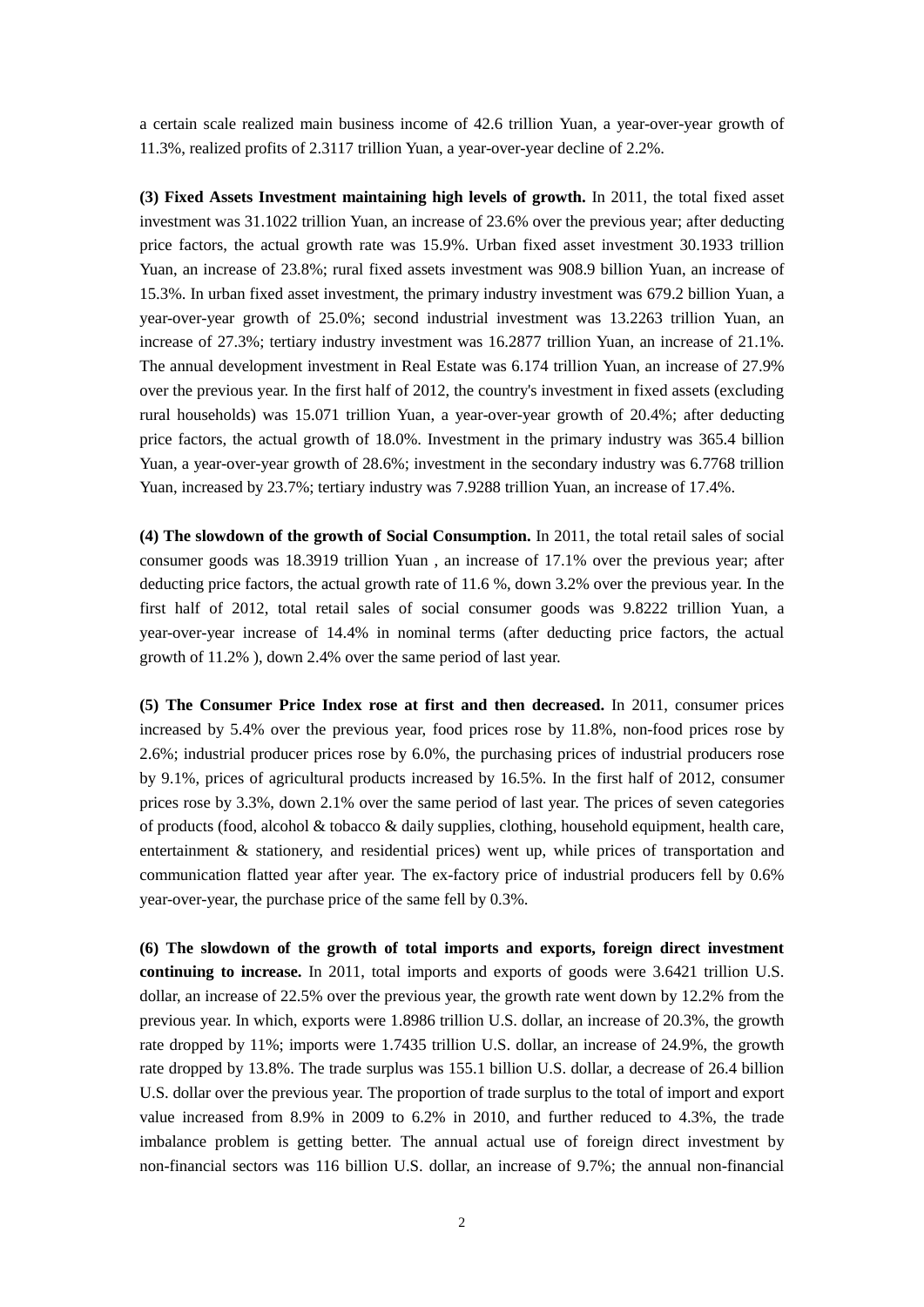direct investment in overseas was 60.1 billion U.S. dollar, a year-over-year growth of 1.8%. In the first half of 2012, the total import and export value was 1.83984 trillion U.S. dollar, a year-over-year growth of 8.0%, down by 17.8% than the same period of last year. Among this, exports were 954.38 billion U.S. dollar, an increase of 9.2%; imports were 885.46 billion U.S. dollars, an increase of 6.7%. The trade surplus was 68.92 billion U.S. dollar.

**(7) The job market remaining stable, in addition sustained growth of disposable income of residents per capita.** At the end of 2011, the number of employed persons was 764.2 million, including 359.14 million employed people in urban areas. New entrants to the urban labor force were 12.21 million throughout the year; the registered urban unemployment rate at the end of the year was 4.1%, unchanged from the end of the previous year. Throughout the year, the per capita net income of rural residents was 6,977 Yuan, a year-over-year growth of 17.9%, after deducting price factors, the actual growth of 11.4%; per capita disposable net income of urban residents was 21,810 Yuan, an increase of 14.1% compared with last year, after deducting price factors, the actual growth of 8.4%. The proportion of rural residents' food expenses to total consumption expenditure (the Engel coefficient) was 40.4%, while for urban residents was 36.3%. In the first half of 2012, urban residents per capita disposable income was 12,509 Yuan, a year-over-year growth of 13.3% in nominal terms, after deducting price factors, the actual growth of 9.7%, 2.1% higher than the same period of last year; per capita cash income of rural residents was 4,303 Yuan, a year-over-year nominal growth of 16.1%, after deducting price factors, the actual growth of 12.4%, down by 1.3% over the previous year. In the first half of 2012, median per capita disposable income of the urban residents was 10,937 Yuan, a year-over-year growth of 14.6%; median per capita cash income of rural residents was 3,690 Yuan, a year-over-year growth of 16.9%.

**(8) The slowdown of Money Supply growth and steady growth of credit quota.** At the end of 2011, the balance of Broad Money Supply (M2) was 85.2 trillion Yuan, a year-over-year growth of 13.6%, down by 6.1% over the previous year's growth. The year-end of all financial institutions and foreign currency deposit balance was 82.7 trillion Yuan, an increase of 9.9 trillion Yuan; of which, RMB deposit balance was 80.9 trillion Yuan, an increase of 9.6 trillion Yuan. The balance of foreign currency loans of all financial institutions was 58.2 trillion Yuan, an increase of 7.9 trillion Yuan; of which, loan balance of RMB was 54.8 trillion Yuan, an increase of 7.5 trillion Yuan. At the end of June 2012, the balance of Broad Money (M2) was 92.5 trillion Yuan, a year-over-year growth of 13.6%; Narrow Money (M1) totaled 28.75 trillion Yuan, an increase of 4.7%; Currency in Circulation (M0) was 4.93 trillion Yuan, an increase of 10.8 %. RMB deposit balance was 88.31 trillion Yuan, 7.38 trillion Yuan of new RMB deposits, up by 42.5 billion Yuan. RMB loans were 59.64 trillion Yuan, 4.86 trillion Yuan of new RMB loans, and an increase of 683.3 billion Yuan.

## **II. The Development of China's Capital Market for the First Half Year of 2011-2012**

Since 2011, China's capital market has further optimized its structure, and constantly improved the basic systems, actively served for the economy transition. The operation of the overall market remains stable and healthy.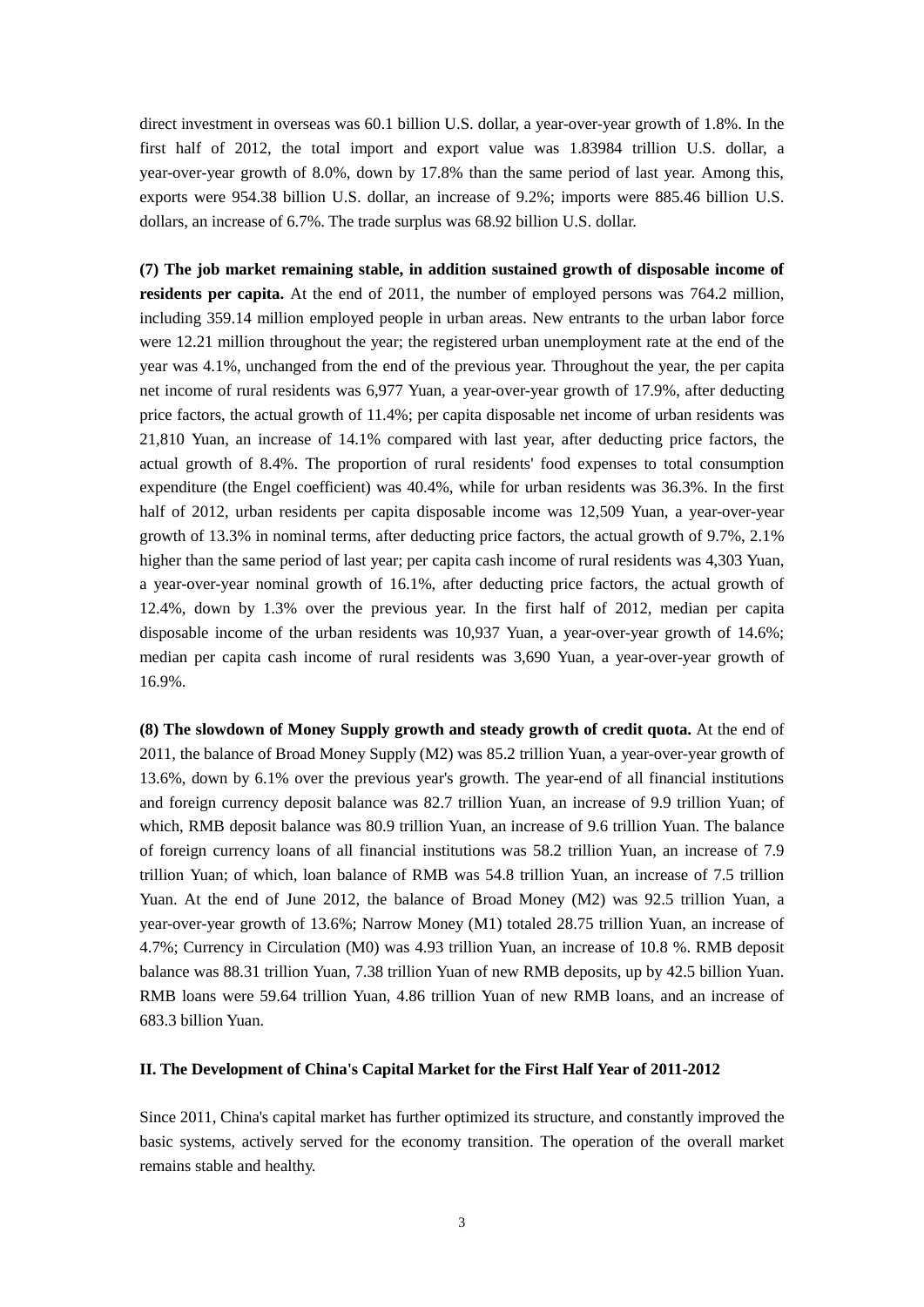**(1) The scale of the stock market continues to expand, and estimated value of capital market is going to be equitable.** China actively promotes and deepens the IPO reform. In the first half of 2012, China issued the "Guiding Opinions on Further Improving the IPO reform", amended the securities issuance and underwriting management measures, strengthened information disclosure of new shares offering, improved the pricing constraints mechanism, and enhanced the autonomy and responsibility of market participants. In 2011, a total of 282 public companies initially listed on the A Shares Market, a total of 220 public companies used equity refinance, total financial value in the whole year reached 507.3 billion Yuan. In the first half of 2012, affected by the domestic and international economy, only a total of 102 public companies initially listed on the A Shares Market, and financed 72.6 billion Yuan, decreased by nearly 40% and 50% respectively comparing with the same period of previous year. As of June 30, 2012, listed companies in Shanghai and Shenzhen Stock Markets were 2,444 in total (945 in Shanghai and 1,499 in Shenzhen), the total market capitalization and the negotiable market capitalization of both stock markets reached 22.62 trillion Yuan and 17.31 trillion Yuan respectively, the proportion of Circulated Stock Value to Total Market Capitalization was 76.53%.

Since 2011, China's stock market has presented a vibrant down-trend. In 2011, the Shanghai Composite Index cumulatively declined by 21.68%; Shenzhen Component Index cumulatively decreased by 28.41% all year round; SME Index declined by 37.09% the entire year; GEM Index year cumulatively decreased by 35.88% all year round. Compared with the beginning of the first half of 2012, the Shanghai Composite Index rose by 1.18%; Shenzhen Component Index went up by 6.52%; SME Index increased by 4.23% compared with the beginning of the year; GEM index edged up 0.69%. By June 29th, 2012, calculated in settlement price of the A Shares Market in Shanghai and Shenzhen, the Stationary P/E Ratio was 14.1. The P/E Ratio of the A Shares Market in Shanghai Stock Market and Shenzhen Stock Market were respectively 11.88 and 23.47, in which, the P/E Ratio of the Main Board in Shenzhen Stock Market was 19.35, the P/E Ratio of SMEs Board was 27.26, the P/E Ratio of GEM Board was 34.16. The overall market valuation tends to be more reasonable.

**(2) The hierarchy of market systems is constantly enriched; the multi-layered capital market has made substantial achievements.** Since 2011, China has continued to strengthen the construction of multi-layered market system. Firstly, achieving steadily development of the Main Board Market, Small and Medium-sized Enterprises (SMEs) Board and Growth Enterprise Market (GEM) Board. Secondly, further regulating the bond market, optimizing bond approval system, launching non-public bond offering in the GEM Board, and improving financing services for Small and Medium-sized Enterprises (SMEs). In 2011, the total value of bond financing by listed companies was 170.74 billion Yuan, reached record levels; during the first half of 2012, the total value of bond financing by listed companies was 100.747 billion Yuan, a year-over-year growth of 43.61%. In May, 2012, the Shanghai Stock Exchange and Shenzhen Stock Exchange published the "Pilot Measures of the Shanghai Stock Exchange for the Issuance of Private Placement Bonds of Small and Medium Enterprises", and further broadened the financing channels for SMEs. Thirdly, The OTC Market achieved new development, the Pilot Projects for Unlisted Public Company Share Transfer System expanded from Zhong Guancun District to the High Technology Districts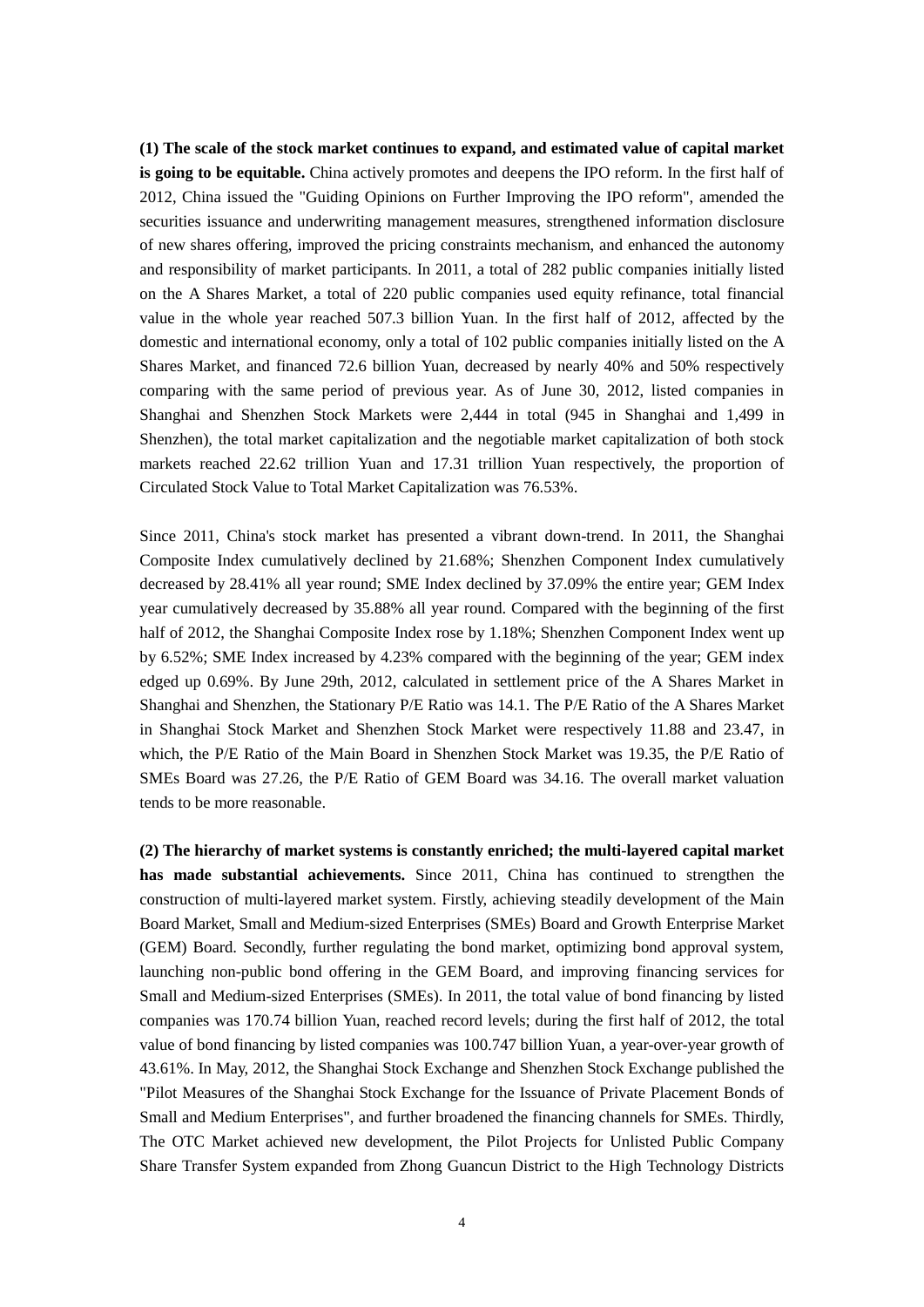of Four Provinces (Beijing, Shanghai, Tianjing and Hu Bei) within the whole country. The construction of the National SMEs Agency Share Transfer Corporation is also being prepared in Beijing.

**(3) Innovation of Business and Products and the Well-functioning of Market Operational System.** In Dec. 2011, China Securities Regulatory Commission (CSRC) issued "Work Guideline for the Innovation of Securities Business (Products)", specified the innovational mechanism; China encouraged the implementation of Pilot Programs for full range of Collateral Repo and Cash Management Products; promoted the orderly functioning of Margin Trading and Short Selling Business, established China Securities Finance Corporation. As of June 30th, 2012, the Security Margin Transaction Balance reached 60 billion Yuan. At the same time, futures products were constantly developed, three new financial products- Lead Futures, Coke Futures and Methanol futures were launched in 2011; pilot project for reforming hedging Mechanism of Futures such as Lead and Gold was launched, pilot projects for futures bonded delivery services preceded smoothly.

**(4) The healthy development of all types of investment intermediaries.** The China Securities Regulatory Commission continued to strengthen risk monitoring of the securities companies, and in 2011 organized an industry-wide stressing test. China supports the listing, mergers and acquisitions of qualified securities companies. In 2011, the international businesses of China securities firms were accelerated; CITIC Securities successfully listed on the Hong Kong Stock Exchange, becoming the first  $A + H$  listed securities company; more than 10 securities companies through the means of opening branches, capital increase, acquisition, strategic cooperation etc. expanded businesses in China Hong Kong, the United States, Canada and other countries and regions; private international investment business came into the practical stage. As of June 2012, there were 112 securities firms with the total assets of 1.62 trillion Yuan and net capital of 481.787 billion Yuan; the number of listed securities firms reached 19. As of the end of 2011, a total of 66 fund companies managed 914 funds, and the total net asset value of funds was about 2.19 trillion Yuan. Futures firms conducted the classification regulation, and launched the futures investment consulting business.

**(5) Strengthening Market Compliance and Integrity.** In 2011, more than 100 insider trading cases were investigated; the Administration Registry System was implemented in the listed companies, securities and futures regulatory systems. China strictly cracked down on Market Manipulation, Rat-trading and False Information Disclosure Crimes, the investigated cases were more than 200, the decisions on administrative and suspension punishment were more than 60. In accordance with the arrangements of the State Council, China steadily promotes the clean-up and rectification work of various types of trading venues. China actively updates the Capital Market Integrity Database, and integrity checking has become a necessary administrative procedure.

**(6) The Opening up and international cooperation have achieved new breakthroughs.** "Renminbi Qualified Foreign Institutional Investor (RQFII)" Pilot Program was launched, as of June 2012, 9 Fund Companies and 12 Securities Firms got business licenses. China has completed the preparatory work of the domestic investment in Hong Kong Stock Exchange Traded Fund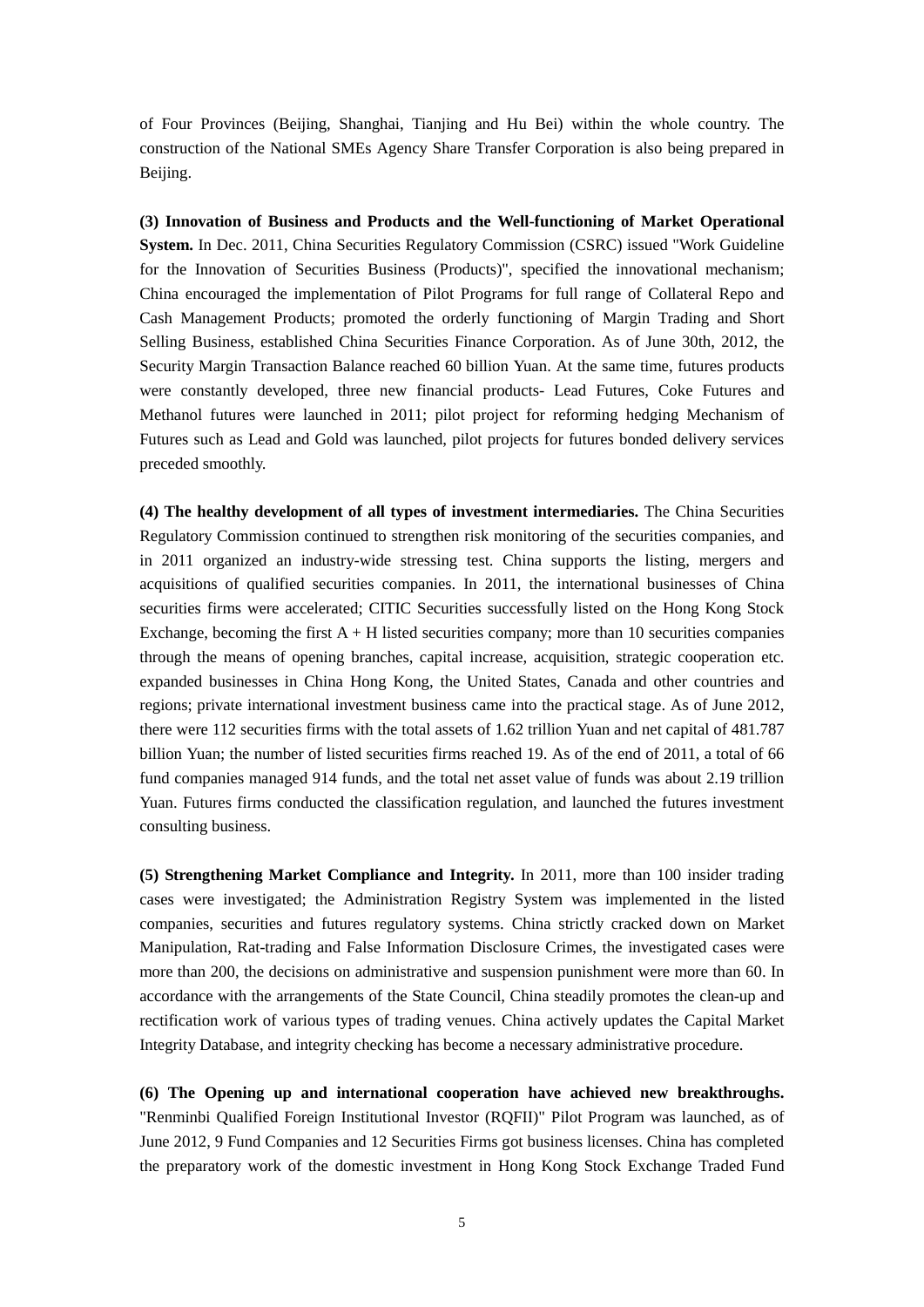(ETF), modified the measures and supporting rules of the Qualified Domestic Institutional Investor (QDII), newly approved the issuance of 22 new funds.

**(7) Strengthening investor education and suitability management, increasing the protection of investors' interests.** During the past one and a half year, the securities companies in the industry actively carried out investor education and suitability management, included the requirements for investor education and suitability management into the routine business management processes; through customer classification management, provided investors with suitable products and services in the areas of fund sales, investment advices and securities transactions on the Growth Enterprise Market (GEM) Board. Meanwhile, in accordance with the relevant self-disciplinary rules, securities firms optimized self-regulation work, provided compliance education and disclosed risks to investors, and helped them with rational investment. China took effective actions against illegal account violation of trading rules, and maintained the orderly function of trading.

**(8) Guiding the industry to perform corporate social responsibilities.** To further promote the building of industrial social responsibility, the Association carried out the 2011 Survey on the Implementation of Social Responsibility by Securities Firms, and on this basis, wrote the first report reflecting the corporate social responsibility annual performance by securities firms  $-$ "2011 Corporate Social Responsibility Report". It presented the public with corporate social responsibility performance during 2011, summed up the useful experience of the industry in fulfilling their social responsibility, and strengthened the awareness of corporate social responsibility. At the same time, through the production and broadcasting of industrial promo videos, China increased the crackdown on illegal actions and conducted securities dispute mediation, analyzed the industrial suitability management status, established the Securities Industry Nonprofit Funds, and played an active role in effectively protecting the legitimate rights and interests of investors, and guiding the industry to fulfill their social responsibility.

## **III. Future Expectation for China's Capital Market**

At present, China's capital market is facing a very complex internal and external environment. From an international perspective, the debt crisis is spreading from Greece to Spain and other countries, there is a noticed weak recovery in developed economies and the declining growth rate of the emerging market economies, world economic recovery is difficult. Domestically, the problems of irrational industrial structure and the big poverty gap between the rich and the poor have not been resolved; the implementation of domestic real estate control policies and the slowdown in the economy's potential growth rate, such multiple factors superimposed on each other and resulted in the characteristics of a slowdown in China's economy appearing; exports, investment and consumer demands are insufficient. From the market perspective, compared to the international capital markets, the problems of large fluctuations, few trading varieties, and small business scale still exist in China's capital market. The competitiveness and innovation capacity of financial institutions need to be improved. The basis of the capital market remains to be strengthened, the market system and structure has yet to be well functioning.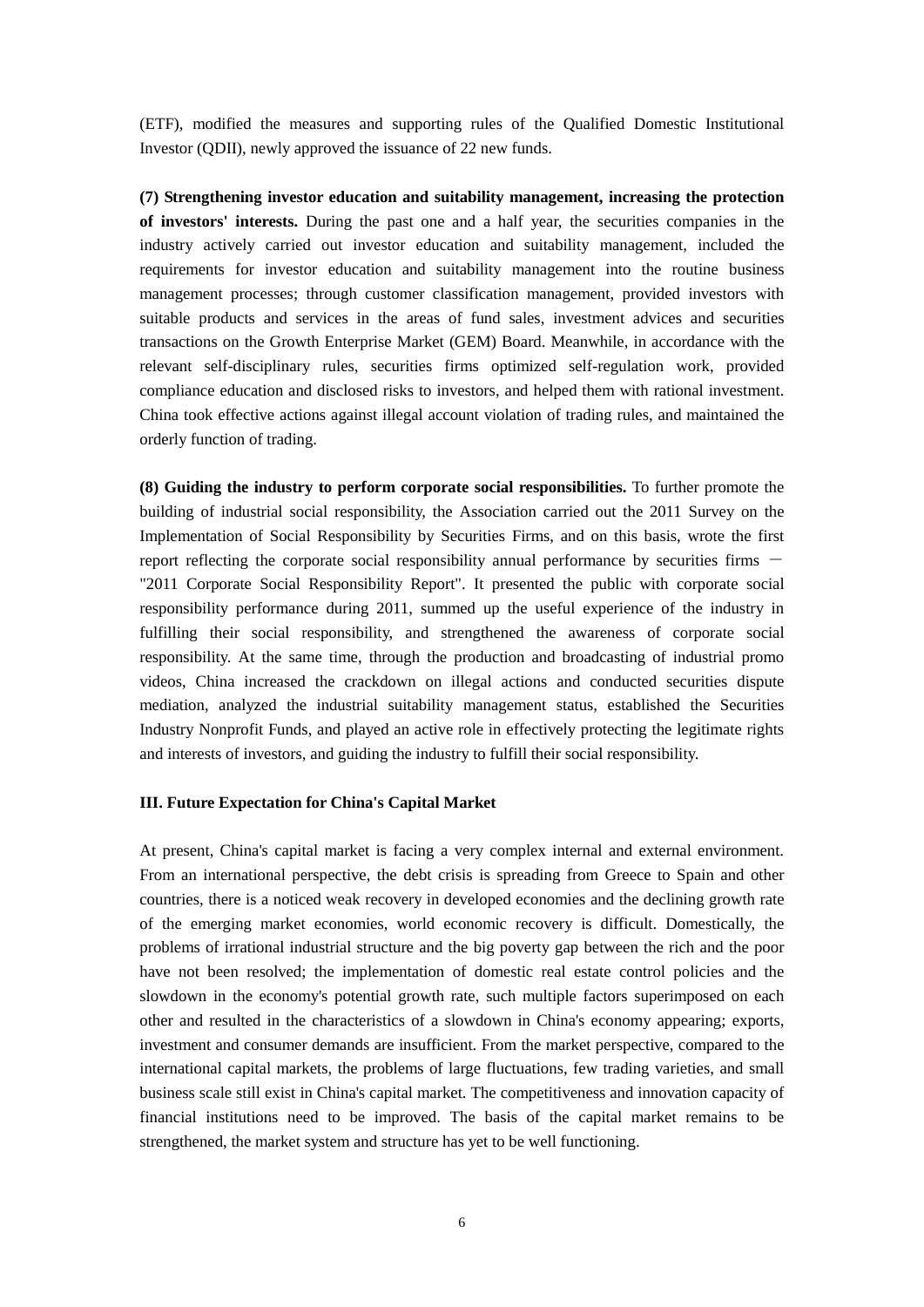But we should notice that China's capital market is still in an important period of strategic opportunities. From the point of view of regulatory environment, market innovation and reform should be well developed in a favorable policy environment through deregulation, maintaining the bottom line, and progressively realizing the combination of self-regulation by securities market and government supervision. On one hand, the regulatory body should insist on the principles of giving priority to the market and social autonomy, constantly change regulatory approaches and methods, strengthen behavior monitoring, regular monitoring, process monitoring and post accountability supervision; avoid systematic risks, maintain the consistency between regulatory capability, innovation process and risk control. On the other hand, the regulatory body should insist on coordinated development of innovation and regulation; encourage and guide market participants; continue to deepen securities insurance system reform, vigorously promote the reform of the bond market, accelerate the establishment of Over-the-Counter(OTC) Market based on counter transactions and by unified supervision; actively promote the reform of delisting system, further optimize the hierarchical structure of the capital market; study on the issuance of new bond varieties such as high-yield corporate bonds, municipal bonds, agency debt, explore financial innovation e.g. mergers and acquisition, securitization of assets, as well as options and futures, constantly enrich financial products and risk management tools, broaden the financing channels and the investment scope of securities firms; gradually establish a market-oriented product innovative mechanism, and open a space for the securities business innovation and product innovation.

From the point of view of innovation and business development, the Association actively encourages industry innovation, accelerates innovation and business development. Throughout an in-depth investigation of the regional equity market, the Association prepared and submitted "the Report of Guidance on Regulating Securities Firms Involved in Regional Equity Markets" to China Securities Regulatory Commission, this report was approved and has been published; in the first half of this year, the Association drafted "Approaches and Measures on Promoting the Innovative Development and Opening Up of Securities Firms", refined the detailed work, developed "Work Schedule Regarding the Implementation of the Approaches and Measures", and accelerated the promotion of industrial innovation and development. For the next stage, the Association will continue to orderly launch a series of measures to boost innovation and business development.

From the point of view of investors suitability management, the Association drafted a study on investors suitability management in the systems of the United States, Hong Kong, China Taibei, Japan, Singapore, the European Union, Germany, Canada and other countries and regions; the Compliance Professional Committee completed the "Guidelines on Suitability Management of Securities Investors", throughout an in-depth research on suitability management of overseas mature markets and current domestic practices in the areas of bonds, stock index futures, asset management, securities investment consulting, margin trading etc. This Guideline covers new ground for domestic securities suitability management. In addition, the Association increases the publicity of suitability management, successively produced special reports entitled "The Securities Association Promoting the Fulfillment of Investor Suitability Management Obligations by Securities Firms" and "Lesson Drawing from Investor Suitability Management of Countries and